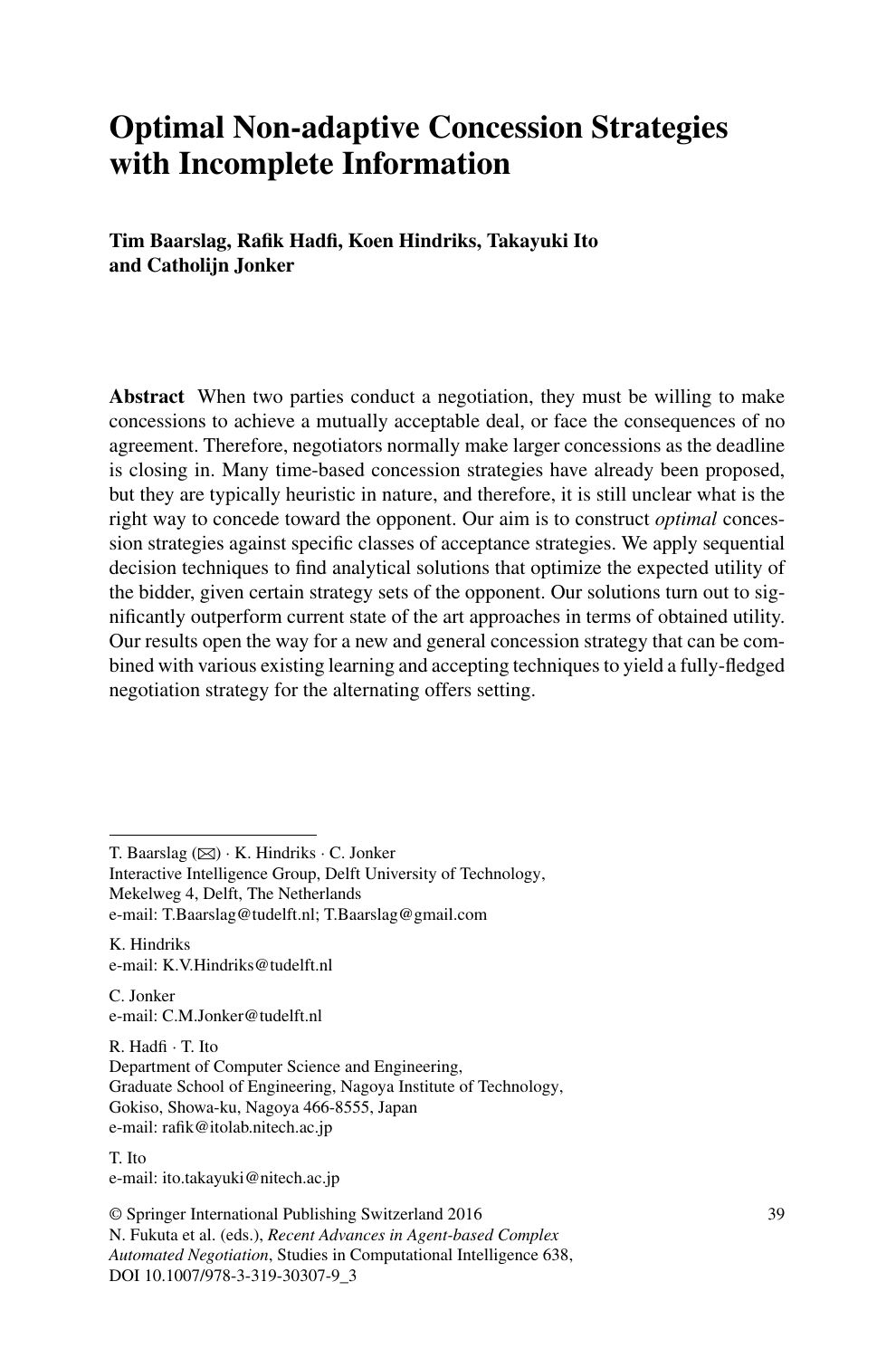## **1 Introduction**

A key insight of negotiation research is that making concessions is crucial to conducting a successful negotiation. There are important reasons to make concessions during the negotiation  $[25]$ : it is often used to elicit cooperation from the other, in the hope that the other will reciprocate in kind. Second, it conveys information to the opponent, both about the negotiator's preferences and about the perceptions of the opponent. But most importantly, it is the time pressure of the negotiation itself (typically in the form a deadline or a perceived maximum number of bidding rounds) that operates as a force on the parties to concede [\[8\]](#page-14-0). An approaching deadline puts important pressure on the parties to reduce their aspirations, especially when the time pressure heightens, which is referred to as the "eleventh hour effect".

Given the paramount importance of time in bargaining, it is not surprising that many negotiating agents adjust their level of aspiration based on the time that is left in the negotiation. There is a clear rationale behind the design of such agents, given their aim to maximize the chance of reaching an agreement in a limited amount of time. For example, well-known time dependent tactics (TDT's) [\[10,](#page-14-1) [11\]](#page-14-2), such as Boulware and Conceder, are characterized by the fact that they consistently concede throughout the negotiation process as a function of time. Time-based concession curves can also be observed in practice in the Automated Negotiating Agents Competition (ANAC) [\[3,](#page-14-3) [32](#page-15-1)]. However, in the TDT's, as well as in some very effective agents, such Agent K [\[16\]](#page-14-4) (winner of ANAC 2010) and HardHeaded [\[30](#page-15-2)] (winner of ANAC 2011), the specific concession curve is selected rather arbitrarily, and is not informed by any other insights; therefore, they make largely unfounded choices on how much to concede at each time interval.

Alternatively, behavior dependent tactics (e.g. reciprocating the opponent's concessions by tit for tat  $[5, 10]$  $[5, 10]$  $[5, 10]$  base their decision to make concessions on the actions of the other negotiating party. However, such *adaptive* approaches do not give us any information on how to concede based on time alone.

Work that presents optimal choices of how much to concede includes game theoretic work (e.g. [\[26\]](#page-15-3)) and single-shot bargaining, also known as the *ultimatum game* [\[23](#page-15-4)]. However, these approaches usually assume a complete information setting, or a game where the deal is struck immediately, which we cannot apply to a typical concession-based negotiation. Furthermore, this type of work typically revolves around equilibrium strategies, which assumes full rationality on the part of both agents. We are more interested in optimal solutions for one negotiating party, playing against various classes of acceptance strategies.

This paper aims to find out how time pressure alone, in the form of a deadline, should influence the concession behavior of a negotiator against specific opponent classes. To do so, we employ methods from sequential decision theory to devise negotiation strategies that make *optimal* concessions at each negotiation round. Finally, we show that an agent making these optimal concessions performs better than any other in our experimental setup.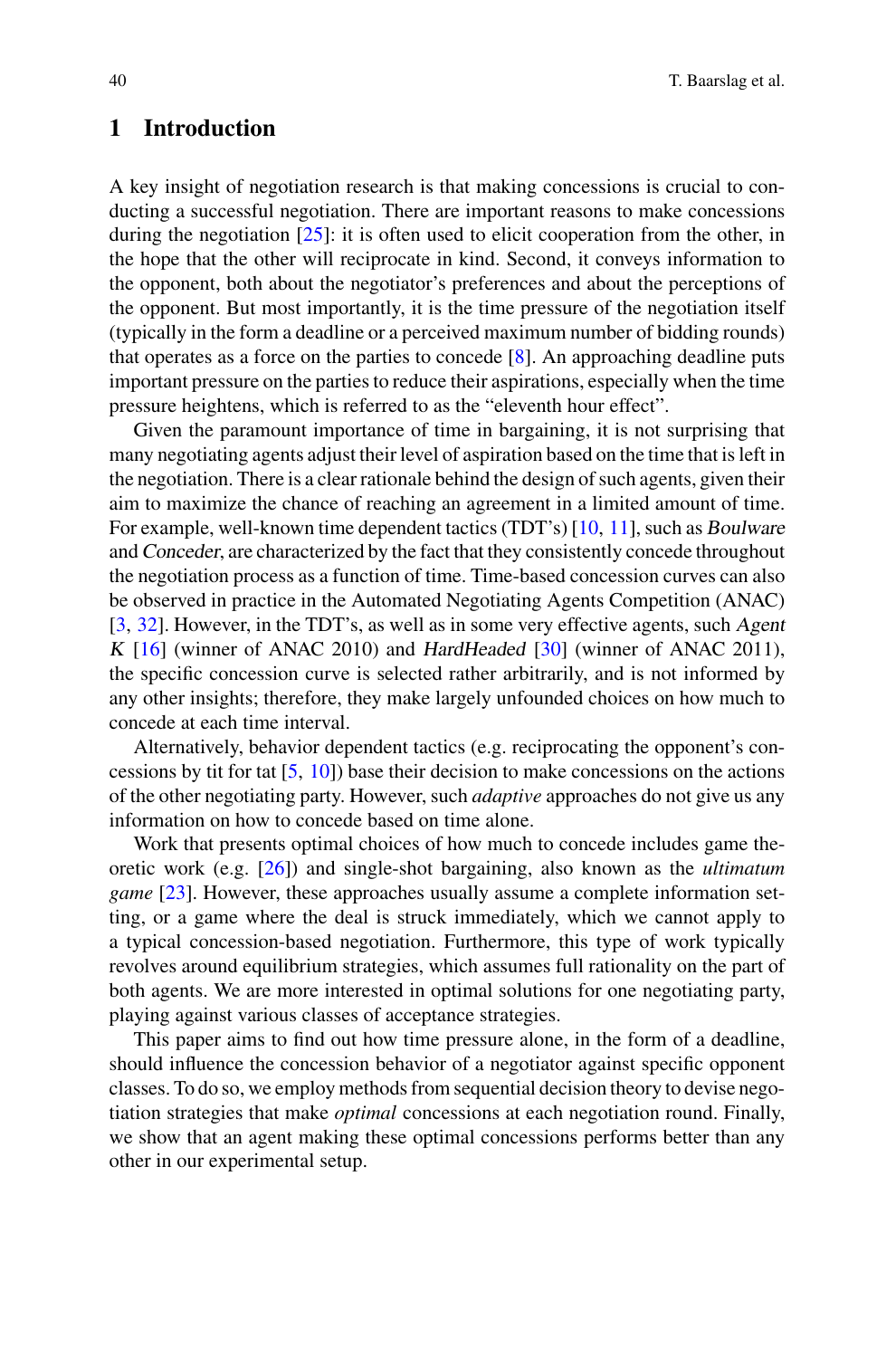We begin with an example in Sect. [2](#page-2-0) that sets the stage for our time-based concession model in Sect. [3.](#page-3-0) We apply our methods to find optimal concessions against opponents that accept according to acceptance thresholds in Sects. [4](#page-4-0) and [5.](#page-6-0) We subsequently compare the optimal bidding strategy with state of the art bidding strategies in a series of tests (Sect. [5\)](#page-6-0). We conclude our paper with a discussion of related work (Sect. [7\)](#page-12-0) and the contributions of this paper, as well as its implications (Sect. [6\)](#page-11-0).

#### <span id="page-2-0"></span>**2 An Example**

The following example serves as an illustration of the basic insights that have motivated our approach.

Suppose agent *B* is negotiating the purchase of a house with a buyer, agent *A*. As in the rest of this paper, we will only focus on one of the two parties; in this case *B*.

*B* has set the opening price at \$300,000, but is (secretly) willing to go down to \$250,000 if necessary. *B* has to strike a balance between the probability that *A* buys the house, and getting as much utility out of the agreement as possible (i.e., not conceding too much). Our main question is: what offers or concessions should *B* make towards *A* in order to perform optimally and maximize his own outcome? That is, what is the right way to lower the price of the house depending on the remaining time and *A*'s acceptance policy?

Let us consider the easiest case where *B* has only *one* offer to make to *A*, which *A* can either accept or reject. If *B* makes an offer  $x \in \{ $250,000; $300,000 \}$  to *A*, then this will yield him the following utility:

$$
U(x) = \begin{cases} \frac{x - $250,000}{\$50,000}, & \text{if } A \text{ decides to accept,} \\ 0, & \text{when } A \text{ rejects the offer.} \end{cases}
$$

Now suppose *A* is prepared to pay up to \$280,000 for the house. Of course, *B* does not know this, but instead presumes that *A*'s *acceptance threshold* could be anywhere between \$200,000 and \$300,000 with equal probability. It follows that *B* believes the chance that *A* accepts decreases linearly in terms of the price offered. Then, *B*'s strategy is simple: he should set the price to

$$
\underset{x}{\arg\max} \ U(x) \cdot P(A \text{ accepts } x), \tag{1}
$$

which is equal to

$$
\arg\max_{x} \left( \frac{x - \$250,000}{\$50,000} \right) \cdot \left( 1 - \frac{x - \$200,000}{\$100,000} \right). \tag{2}
$$

We can readily compute that the maximum is reached for  $x = $275,000$ , and so with only one offer to make, *B* should pick this price in order to optimize his utility. Note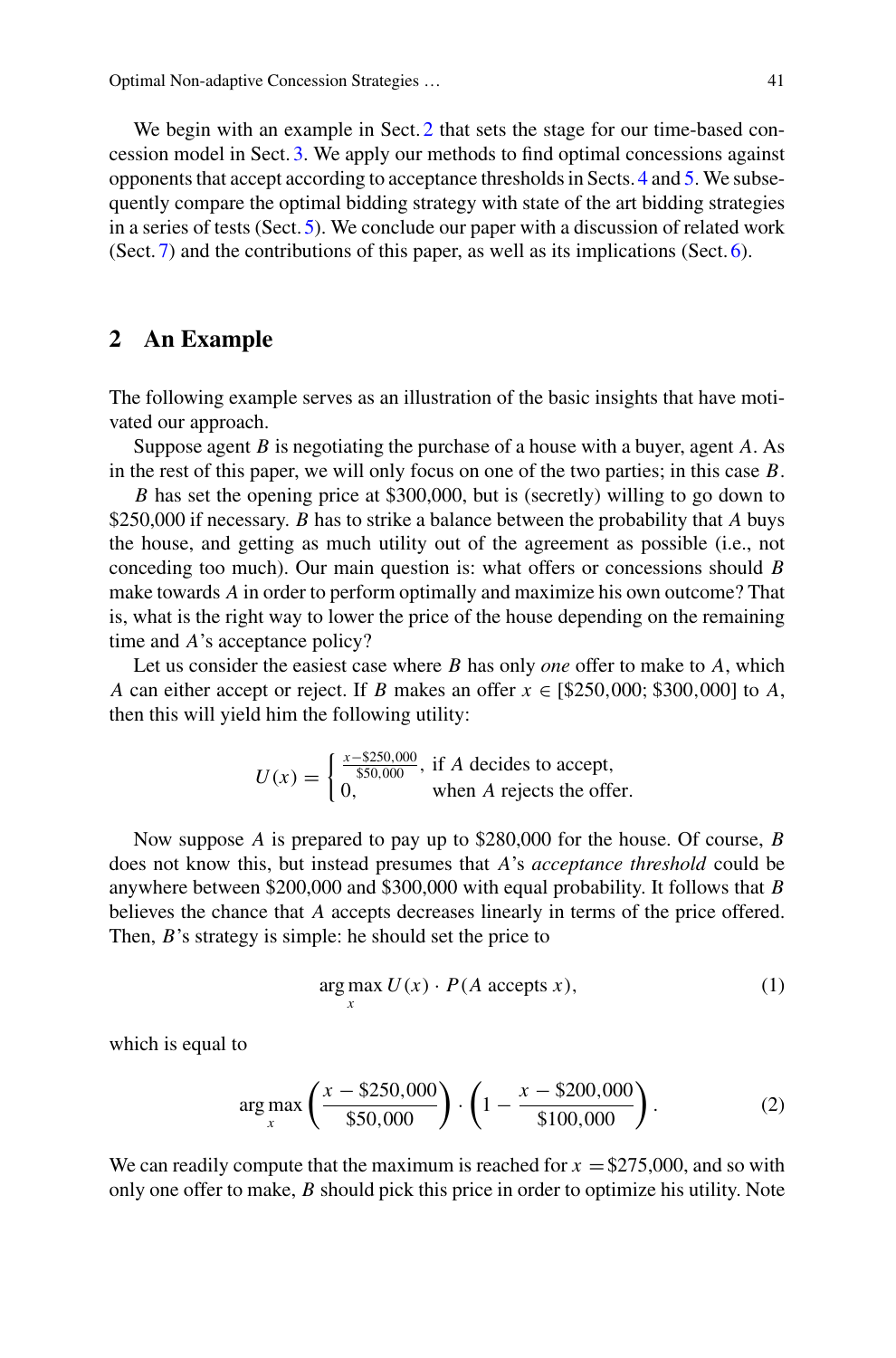how *B*'s offer falls exactly in between his reservation price and his opening price. Fortunately for both, the price *x* is also actually lower than the maximum *A* was willing to pay, and therefore, she will buy the house.

This simple case serves as a good intuition to proceed to the more general setting we consider below.

## <span id="page-3-0"></span>**3 Negotiation Model**

Our negotiation model builds upon the alternating offers protocol [\[26](#page-15-3)]: two agents A and B exchange offers in turns on a fixed negotiation domain  $\Omega$  that contains all possible negotiation outcomes. *A* and *B* have utility functions  $U_A$ :  $\Omega \rightarrow [0, 1]$  and  $U_B: \Omega \to [0, 1]$  and reservation values  $rv_A, rv_B \in [0, 1]$  respectively. The agents will only propose offers that they deem acceptable, namely bids with higher utility than their reservation value. Likewise, the reservation values acts as the lowest utility they are willing to accept.

The process is illustrated in Fig. [1.](#page-3-1) With *n* rounds remaining, *B* starts by making an offer  $B_n \in \Omega$ , which *A* can either respond to with an accept or a counteroffer. If *A* accepts, the negotiation ends in agreement, and both sides obtain their respective utility. If *A* rejects the offer, she replies with a counteroffer  $A_n$ , the number of remaining rounds decreases by one, and *B* can make a second offer,  $B_{n-1}$ . This process continues until *B* makes his last offer *B*1. If *A* also turns down this last offer, *A* and *B* receive their respective reservation values  $rv_A$  and  $rv_B$ .

Throughout this work, we are concerned with finding optimal concessions for one of the parties, given certain strategies used by the opponent. We focus on agent *B* for his *Bidding* role, and on *A* for her *Accepting* role. In particular, we do not focus on what offers *A* should generate, or what acceptance policy *B* should employ.

There is an important class of strategies that allows us to make some further simplifications. In line with our aim to find concession curves that depend only on the time remaining, we will assume *B*'s strategy is not adaptive (i.e., *B* does not change his behavior according to the bids that have been exchanged). This means *B*

<span id="page-3-1"></span>**Fig. 1** Sequential diagram of the negotiation process. *B* starts the negotiation with bid *Bn*, and after every proposal, the other responds with a counteroffer or an Accept

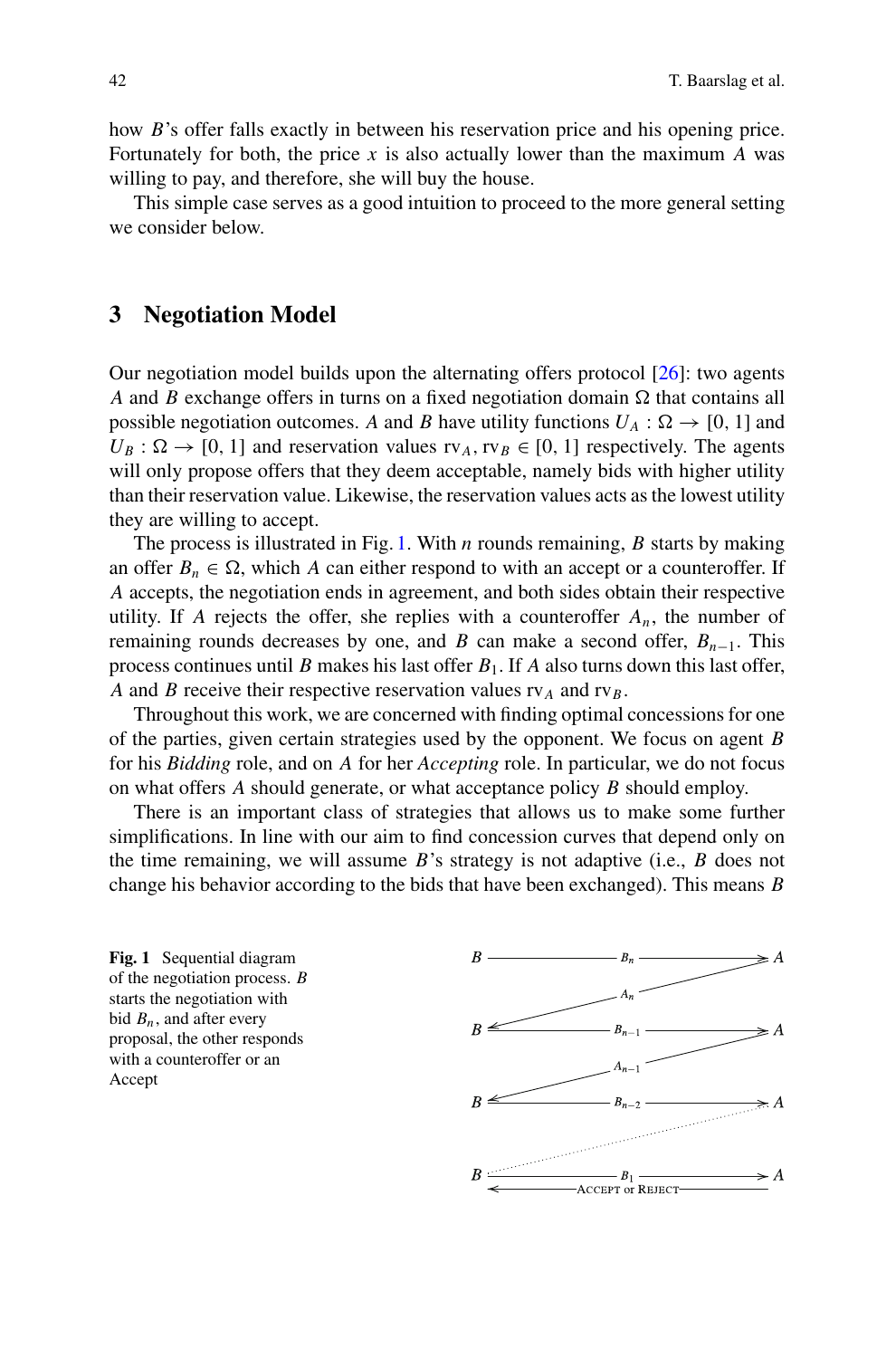can completely ignore *A*'s bids, and we can code them by ACCEPT or REJECT instead. Other examples of such agents include the family of TDT's [\[10](#page-14-1)], the sit-and-wait agent [\[2\]](#page-14-6), and IAMcrazyHaggler [\[31\]](#page-15-5). Note that this then effectively defines an onesided bidding protocol in which *B* submits *n* bids to *A* in a sequential manner, which is equivalent to a repeated ultimatum game with reservation values [\[28\]](#page-15-6).

The fact that *B* does not adapt to his opponent puts him in a significantly more difficult epistemic position than in a typical negotiation, since *B* could normally gather valuable information from *A*'s counter offers. This holds in a very fundamental sense: apart from the incoming offers,  $B$  can only distinguish  $n$  different possible states, namely the number of rejects that he received. This means that we can already compute the appropriate *concession curve* before the start of the negotiation; i.e., the bids or utilities that need to be sent out at every round.

Also note that as time moves *forward*, the indexing of the offers by *B* runs *backward*. This has the advantage that it simplifies the calculations of certain recurrence relations we will encounter in this paper, as the expected utility with  $j + 1$  rounds remaining depends on the expected utility in the future (i.e., with *j* rounds remaining). Secondly, it allows us to define our model without a preset deadline, as we do not need to specify the maximum number of rounds beforehand.

## <span id="page-4-0"></span>**4 Conceding and Accepting**

The aim of this paper is to find the right concession behavior for *B* given that he only has *n* offers to try out. *B* will only propose offers that he himself deems acceptable, namely bids in the following set:

$$
O_B = \{ \omega \in \Omega \mid U_B(\omega) \geq \text{rv}_B \}. \tag{3}
$$

*B* can make his bids in many ways (see also our discussion of related work in Sect. [7\)](#page-12-0).

A well-known method using concession curves are the TDT's such as Boulware or Conceder. When there are *j* rounds remaining (out of a total of *n* rounds), this strategy makes a bid with utility closest to

$$
P_{\min} + (P_{\max} - P_{\min}) \cdot \left(1 - k - (1 - k) \cdot \left(1 - \frac{j}{n}\right)^{\frac{1}{e}}\right),
$$

for certain choices of  $k$ ,  $e$ ,  $P_{\text{min}}$  and  $P_{\text{max}}$ , which control the concession rate and the minimum and maximum target utilities. These tactics form the basis of many successful negotiation strategies [\[3,](#page-14-3) [11](#page-14-2), [16](#page-14-4), [30](#page-15-2)], in which variants of the above formula are used to decide the appropriate concessions, combined with advanced techniques such as preference modeling and strategy prediction. In what follows, we will propose a different kind of concession curve that is also able to provide the groundwork for designing an advanced negotiation agent.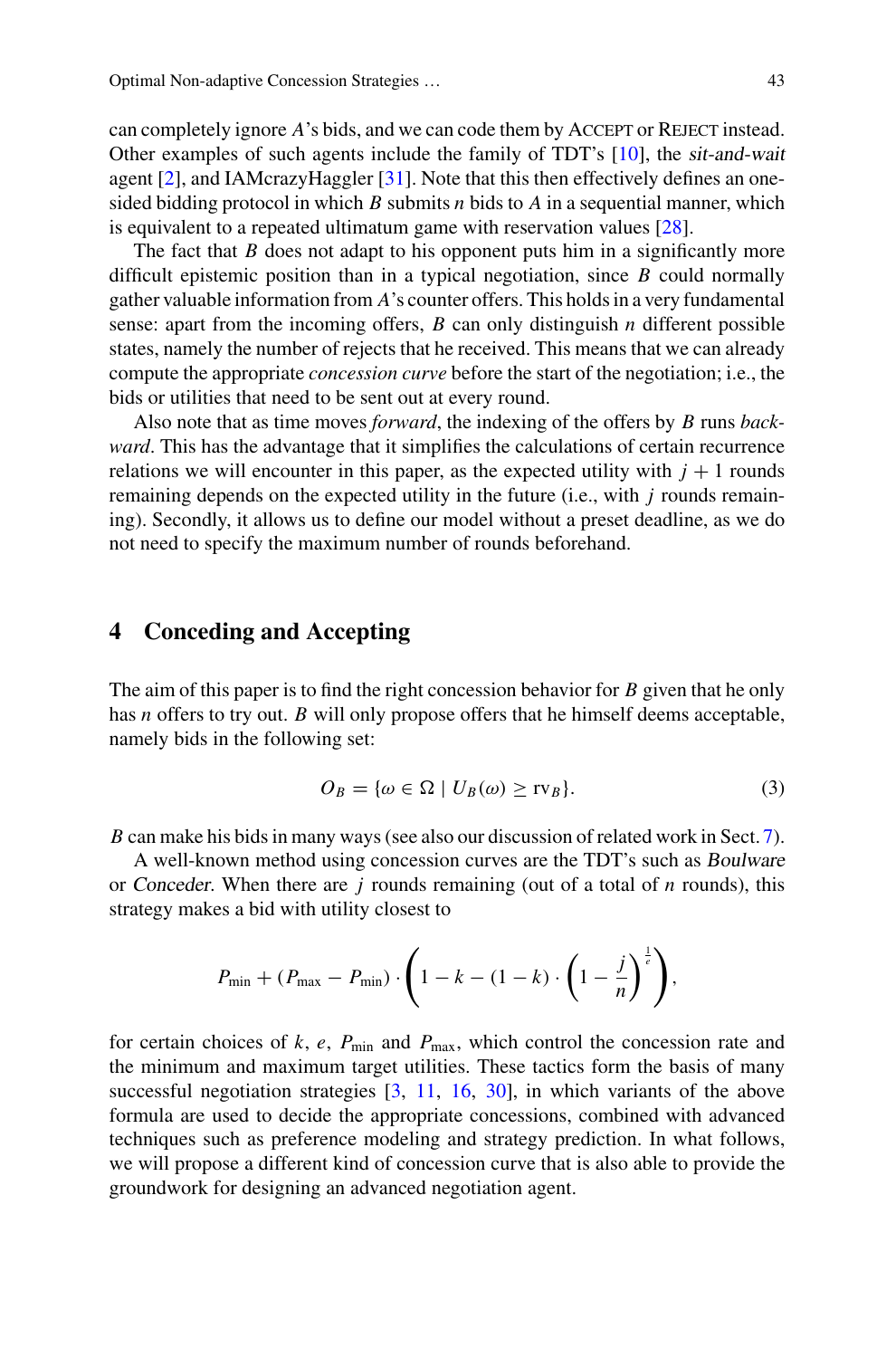*B*'s optimal strategy of course depends on how *A* chooses to accept or reject. While *B* makes his offers, *A* has to solve some kind of stopping problem to decide when the offer is sufficient.

Player *A* will have to either accept or reject a bid  $\omega \in \Omega$  in every round *j*. *A* may update her beliefs in round *j* based on  $\omega$  and the bidding history of the opponent, which is an element  $h_j$  from the set of offers  $\mathcal{H}_j = \Omega^{n-j}$  made by *B*. Note that we only need to consider the bids made by *B*, since the rejects of *A* are already implicitly represented. For example, for  $n = 8$  and  $j = 5$ , the information set of A is a history of rejected offers  $h_5 = (B_6, B_7, B_8) \in \mathcal{H}_5$ , adjoined with the bid  $B_5$  of the current round.

Hence, we can represent *A*'s acceptance strategy in round *j* as a function

$$
\alpha : \mathcal{H}_j \times \Omega \to \{\text{ACCEPT}, \text{REIECT}\}. \tag{4}
$$

In this paper, we will focus on a specific set of strategies that accept according to *acceptance thresholds*. That is, *A*'s acceptance strategy in round *j* is specified by a utility constant  $\alpha_i$  (possibly dependent on  $rv_A$ ) such that

$$
\alpha(h_j, \omega) = \begin{cases} \text{ACCEPT if } U_A(\omega) \ge \alpha_j, \\ \text{REJECT otherwise.} \end{cases}
$$
 (5)

We believe acceptance thresholds are a natural set of acceptance strategies to consider, since it is reasonable to assume that if *A* finds a bid acceptable, then so is any bid with higher utility.

One of the simplest acceptance strategies for *A* is *satisficing*: accepting any offer with a utility above her reservation value by setting all  $\alpha_i$  equal to rv<sub>A</sub>. This is done, for example, when a negotiator is more concerned with getting any deal at all than reaching the best possible deal (e.g., [\[22\]](#page-15-7)). Needless to say, this is a very simple acceptance strategy, as *A* normally wants to get as much out of the negotiation as possible. In other applications, illustrated in Fig. [2,](#page-6-1) *A*'s threshold would be higher at the beginning of the negotiation, and would slowly decrease towards rv*A*. However, as we shall see in the next section, the case of a satisficing acceptor already requires highly effective conceding behavior by *B*.

*A* might also employ a more fundamental approach by trying to optimize her own utility, taking into account the number of rounds remaining. Optimal stopping theory provides optimal solutions for *A* for the case that *A* has incomplete information about *B*'s offers. From [\[7](#page-14-7), [19](#page-15-8), [33](#page-15-9)], we know that the optimal solution against a bidder *B* with completely unknown utility goals is as follows:

<span id="page-5-0"></span>**Proposition 1** *When B makes random bids of utility uniformly distributed in* [0, 1]*, and with j offers still to be observed, A's optimal acceptance strategy is to accept an offer of utility x exactly when*  $x \ge v_i$ *, where*  $v_i$  *satisfies the following equation:* 

$$
\begin{cases} v_0 = r v_A, \\ v_j = \frac{1}{2} + \frac{1}{2} v_{j-1}^2. \end{cases}
$$
 (6)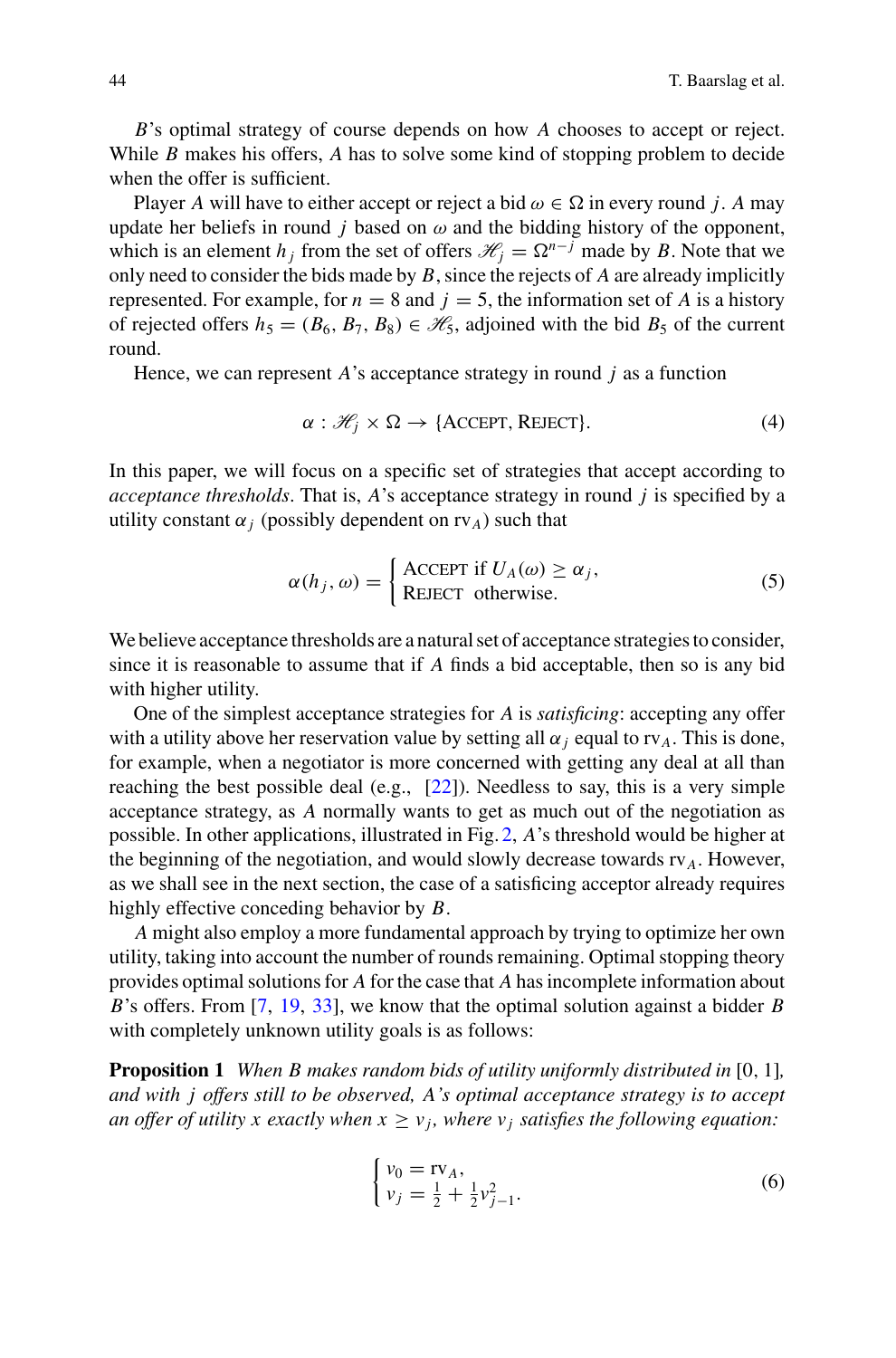

<span id="page-6-1"></span>**Fig. 2** *A*'s acceptable offers for round *j* consist of all bids  $\omega$  with  $U_A(\omega) \geq r \vee_A$ , while *B*'s possible offers  $O_B$  consist of all bids  $\omega$  such that  $U_B(\omega) \geq r v_B$ 

As it will turn out, this strategy is closely related to the strategy *B* should follow against satisfying acceptors.

# <span id="page-6-0"></span>**5 Making Optimal Offers**

We will now outline our general method to make optimal offers, which extends our running example from Sect. [2](#page-2-0) to a general domain with an arbitrary number of remaining rounds.

Suppose *A* uses an acceptance strategy based on acceptance thresholds  $(\alpha_0, \alpha_1, \ldots)$ , with  $\alpha_j \geq r v_A$ ; that is, *A* accepts an offer  $\omega \in \Omega$  with *j* remaining rounds exactly when  $U_A(\omega) \ge \alpha_j$ . Suppose we have  $j + 1$  rounds to go, and *B* has to decide the optimal bid  $B_{i+1}$  to make.

The general formula for the expected utility  $U_{i+1}(\omega)$  for *B* of offering  $\omega \in O_B$ is as follows:

$$
U_{j+1}(\omega) = \begin{cases} U_B(\omega), & \text{if } A \text{ accepts,} \\ \text{the expected utility} \\ \text{with } j \text{ remaining rounds, if } A \text{ rejects.} \end{cases}
$$

When there are no more rounds remaining, *B* will get  $\text{rv}_B$ , hence  $U_0(\omega) = \text{rv}_B$ . The recursive nature of this equation allows us to employ techniques from sequential decision theory to formulate the optimal way to make concessions.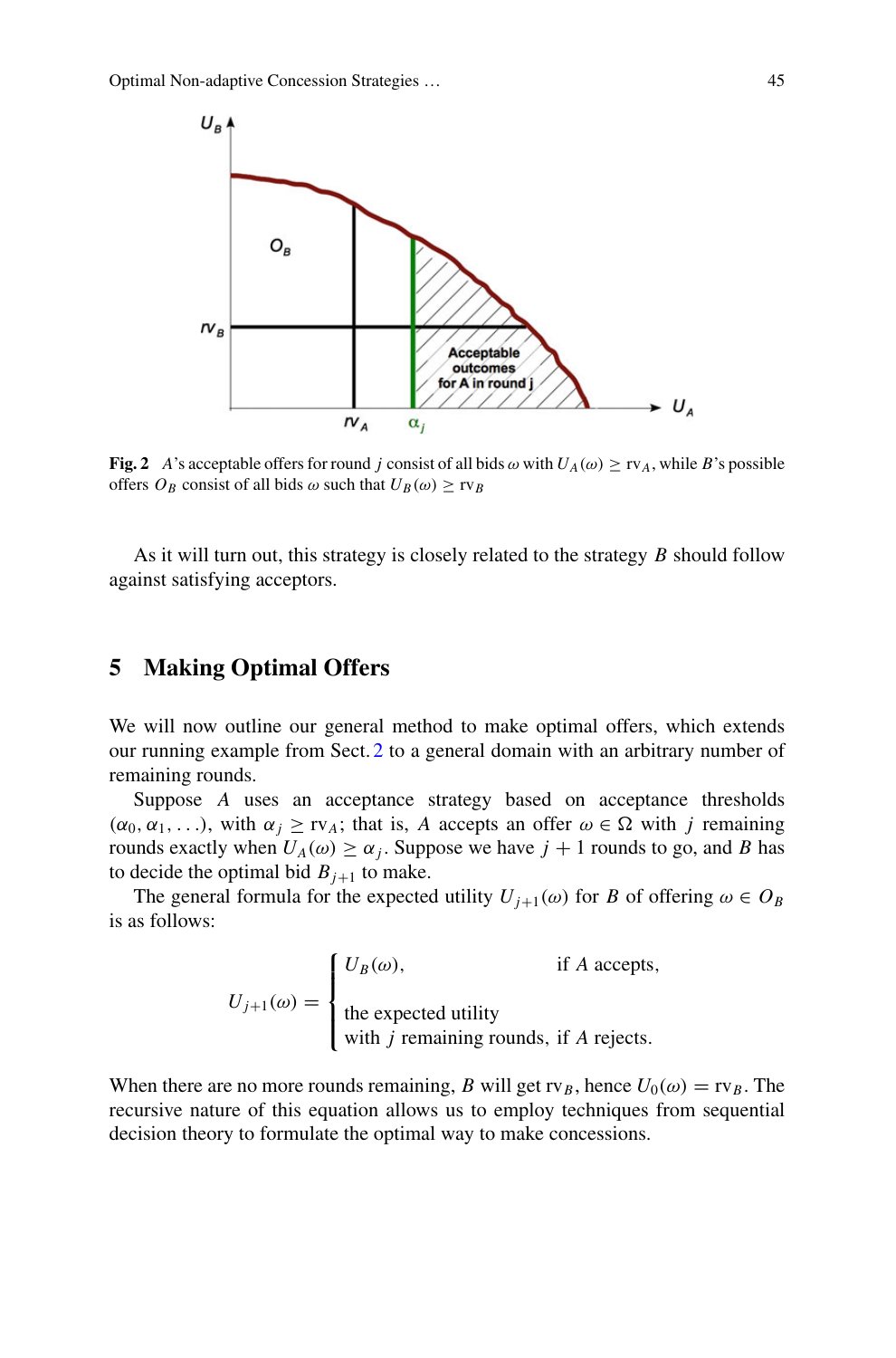We will write  $U_{i+1}$  for the highest expected utility *B* can obtain in round  $j + 1$ , which is thus given by the following equations:

$$
U_0 = \text{rv}_B, \text{ and}
$$
  
\n
$$
U_{j+1} = \max_{\omega \in O_B} U_B(\omega) \cdot P(U_A(\omega) \ge \alpha_{j+1}) + U_j \cdot P(U_A(\omega) < \alpha_{j+1})
$$
  
\n
$$
= U_j + \max_{\omega \in O_B} (U_B(\omega) - U_j) \cdot P(U_A(\omega) \ge \alpha_{j+1}).
$$

The corresponding optimal *bid* that *B* should make is given by the  $\omega$  that maximizes the above equation, and therefore,

$$
B_{j+1} = \underset{\omega \in O_B}{\arg \max} \left( U_B(\omega) - U_j \right) \cdot P(U_A(\omega) \ge \alpha_{j+1}).
$$

Solving this equation would be straightforward, if it were not for the fact that *B* in general does not have full knowledge of a number of aspects in this equation: *UA* is of course unknown to *B*, and so are the acceptance thresholds  $\alpha_i$ . To make matters worse, the acceptance thresholds generally depend on the reservation value of *A*, which is also unknown to *B*.

*B* will therefore have to make some assumptions about  $U_A$  and her concession thresholds. Assume that *B* has an estimation of the reservation value of *A*, which does not change according to *A*'s behavior. As in [\[20\]](#page-15-10), the estimation is characterized by a probability distribution  $F_i(x)$  for every remaining round *j*, where  $F_i(x)$  denotes the probability that *A*'s reservation value is no greater than *x*.

We will now analytically solve the specific case of an opponent with a satisficing accepting strategy. To get concrete examples of concession curves (see Fig. [3\)](#page-8-0), we will consider a classical buyer-seller scenario as in [\[10,](#page-14-1) [11\]](#page-14-2) to evaluate our solutions. We study the negotiation scenario of *Split the Pie* [\[26,](#page-15-3) [29\]](#page-15-11), where two players have to reach an agreement  $x \in [0, 1]$  on the partition of a pie of size 1. The pie will be partitioned only after the players reach an agreement. In this setting, we instantiate  $\Omega = [0, 1]$  to represent a pie of size 1, with *A* and *B* having opposing preferences on them:  $U_B(x) = x$  and  $U_A(x) = 1 - x$ .

We assume that *A*'s acceptance strategy is limited to the class where she accepts any offer that is better than her reservation value; i.e.,  $\forall$ <sub>*j*</sub> $\alpha$ <sub>*j*</sub> = rv<sub>*A*</sub>, where we assume rv*<sup>A</sup>* is uniformly distributed. The probability that *A* accepts in round *j* is now:

$$
P(U_A(\omega) \ge \alpha_j) = P(U_A(\omega) \ge \text{rv}_A) = F_j(U_A(\omega)). \tag{7}
$$

<span id="page-7-1"></span>The general formula now simplifies to

<span id="page-7-0"></span>
$$
U_{j+1} = U_j + \max_{x \geq rv_B} (x - U_j) \cdot (1 - x). \tag{8}
$$

Note that the following holds, even for the general setting: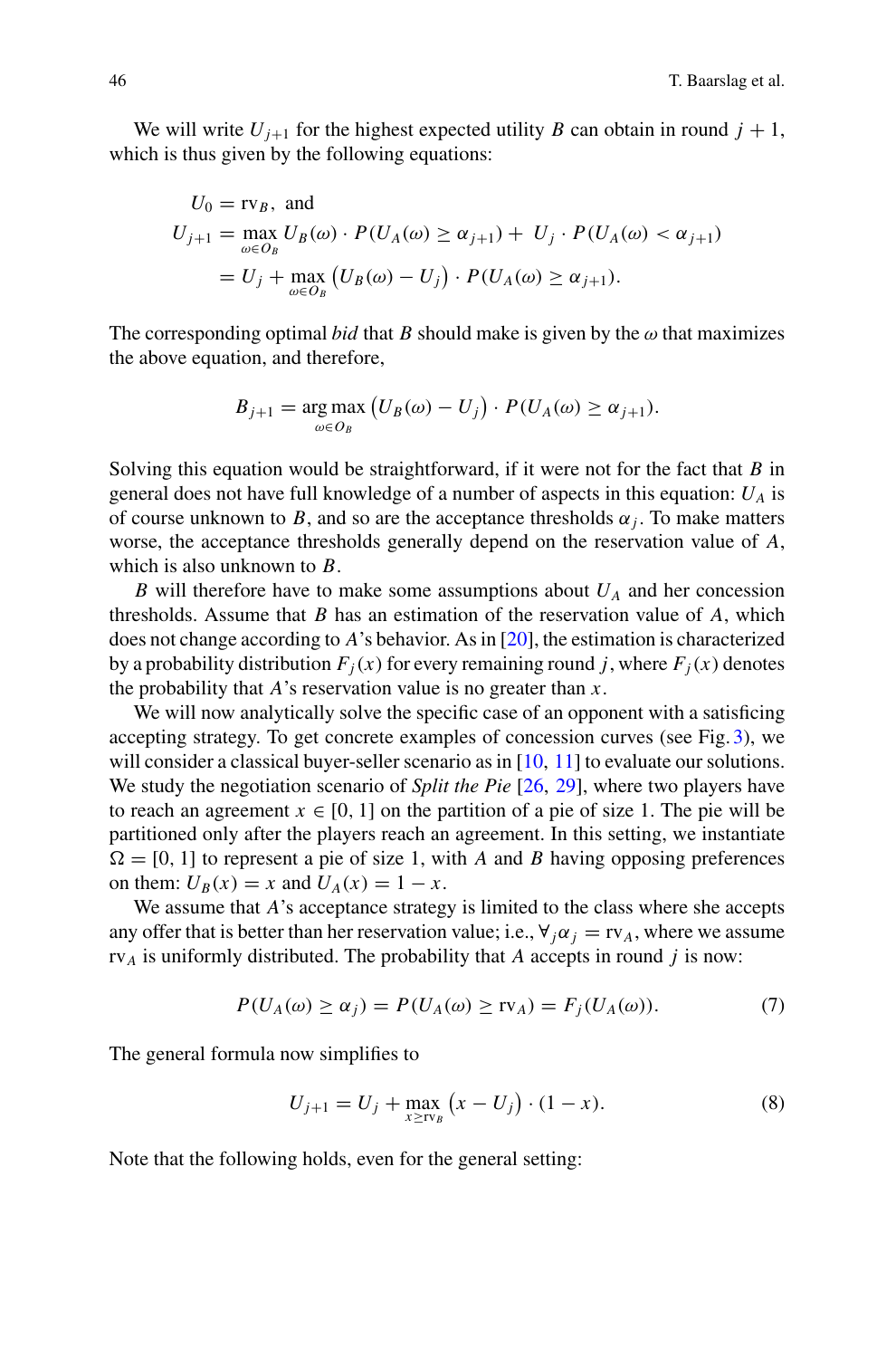

<span id="page-8-0"></span>**Fig. 3** Graph of  $B_j$  and  $U_j$  for remaining rounds  $j \in \{0, 100\}$ 

**Proposition 2** *When B has more rounds remaining, B can expect to get more utility out of our negotiation. That is, for every remaining round j, we have*  $U_{i+1} \geq U_i$ *.* 

*Proof B* can always make the bid  $\omega_{\text{max}} = \arg \max_{\omega} U_B(\omega)$  with  $j + 1$  rounds remaining, to get at least as much utility as in the next round. ing, to get at least as much utility as in the next round.

<span id="page-8-2"></span>With the help of Proposition [2,](#page-7-0) we can show the maximum in Eq.  $(8)$  is attained for  $x = B_i$ , where  $B_i$  satisfies the following relationship:

$$
\begin{cases} B_1 = \frac{v_{B}+1}{2}, \\ B_{j+1} = \frac{1+U_j}{2}. \end{cases}
$$
 (9)

<span id="page-8-1"></span>This yields the following recurrence relation for  $U_i$ :

$$
\begin{cases}\nU_0 = \text{rv}_B, \\
U_{j+1} = \frac{1}{4} (U_j + 1)^2.\n\end{cases} \tag{10}
$$

With these equations, we can now compute the expected value of the optimal bids *B* has to make in terms of his own reservation value (see Fig. [4\)](#page-9-0). For example:

$$
U_1 = \frac{1}{4} (1 + r v_B)^2,
$$
  
\n
$$
U_2 = \frac{1}{64} (5 + r v_B (2 + r v_B))^2,
$$
  
\n
$$
\vdots
$$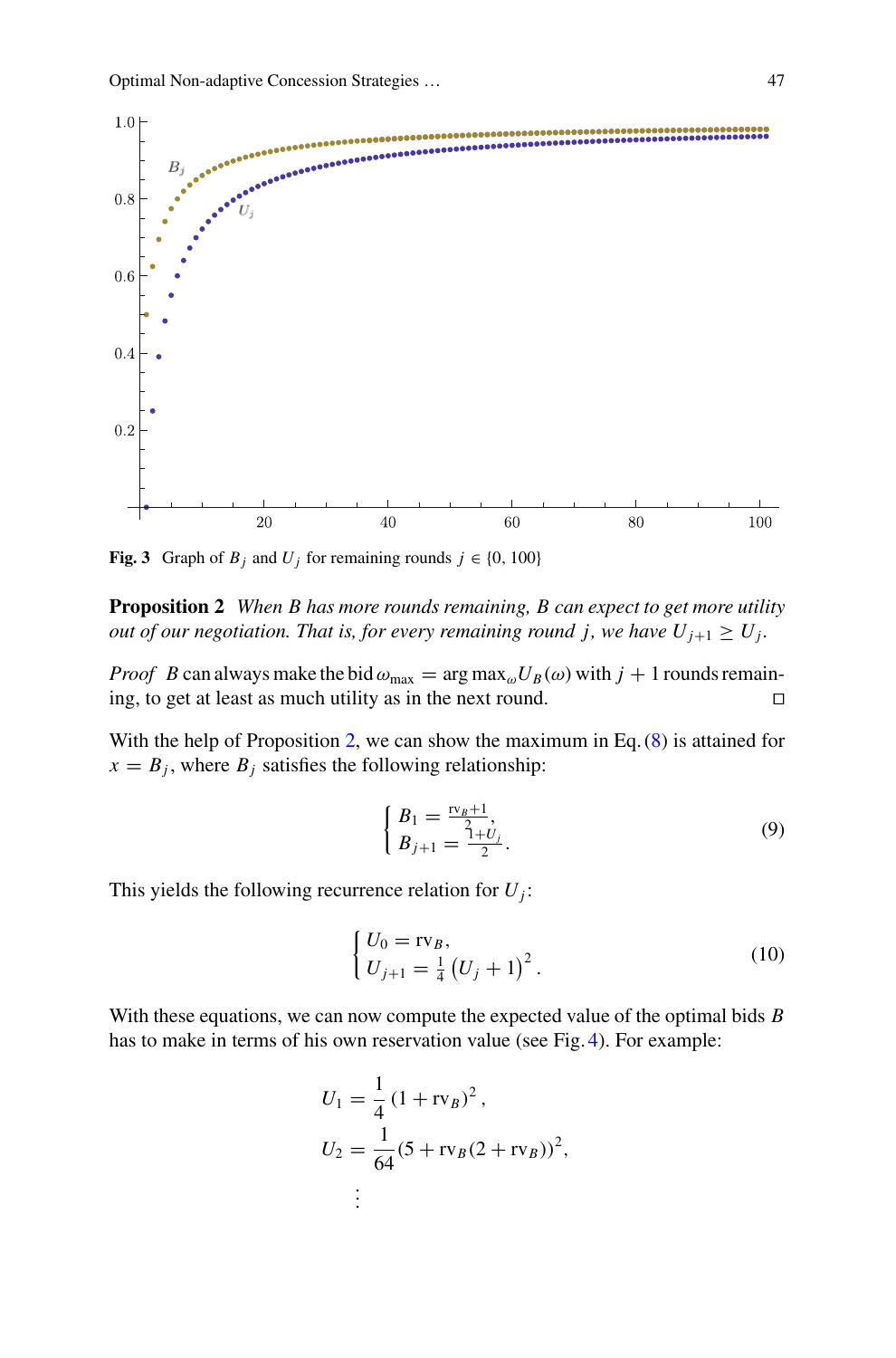

<span id="page-9-0"></span>**Fig. 4** Expected utility *U<sub>j</sub>* for *B* with  $j \in \{1, 2, 3, 4\}$  rounds to go, depending on *B*'s reservation value rv*B*

The corresponding optimal concessions by *B* are as follows:

$$
B_1 = \frac{1 + \text{rv}_B}{2},
$$
  
\n
$$
B_2 = \frac{1}{8} \cdot (5 + \text{rv}_B \cdot (\text{rv}_B + 2)),
$$
  
\n
$$
\vdots
$$

Note that Eq. [10](#page-8-1) is related to the logistic map: if we substitute  $U_j = 1 - 4x_j$  in Eq. 10 we get the equivalent relation of the logistic map  $x_j = x_{j-1}(1 - x_{j-1})$  at  $r = 1$ , so we cannot expect to solve the recurrence relation. Note, however, that both Eqs. [\(9\)](#page-8-2) and  $(10)$  are expressed in terms of the value  $U_j$ . We obtain a much more elegant formulation when we express them in terms of  $B_j$ :

<span id="page-9-1"></span>**Proposition 3** *For all*  $j \geq 1$ *,* 

$$
B_{j+1} = \frac{1}{2} + \frac{1}{2}B_j^2,
$$

*and*

$$
U_j=B_j^2.
$$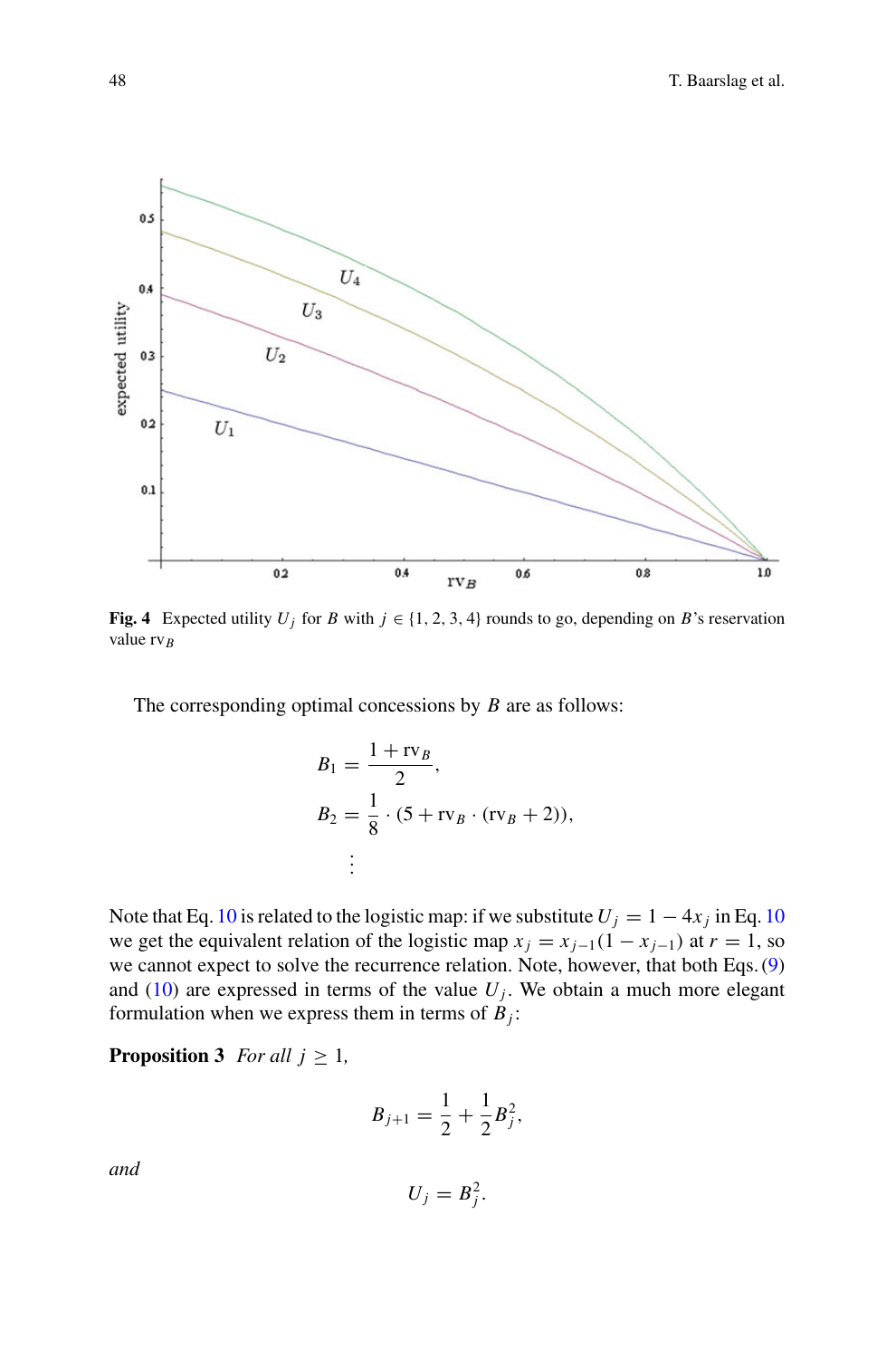<span id="page-10-0"></span>*Proof* Both statements follow from rewriting Eqs. [\(9\)](#page-8-2) and [\(10\)](#page-8-1).  $\square$ 

**Corollary 1** *For*  $\text{rv}_B = 0$ *, there exists the following connection between*  $B_i$ *, U<sub>i</sub>, and the optimal stopping cut-off values v<sub>i</sub> from Eq.* [\(6\)](#page-5-0):

$$
B_j=v_j,
$$

*and*

$$
U_j=v_j^2.
$$

*Proof* When  $rv_B = 0$ , then  $B_1 = \frac{1}{2}$ , and consequently, the  $B_j$  sequence has the same starting value and definition as the optimal stopping sequence  $v_i$ .

Corollary [1](#page-10-0) shows that optimal *bidding* against a satisficing acceptor with unknown reservation value is the mirrored version of optimal *accepting* against a bidder that makes unknown offers. In both cases, the idea is the same, but with switched roles: both the optimal bidder and the optimal stopper aim to pick the optimal utility threshold that simultaneously maximizes the expected utility of an agreement and the chance of acceptance, given stochastic behavior by the opponent.

We conclude this section with an example that relates our results to the housing example of Sect. [2.](#page-2-0)

*Example 1* Our assumptions in this section are consistent with our housing example when we scale the pie  $\Omega$  to [\$250,000; \$300,000], and when  $rv_B = 0$  corresponds to the utility of selling the house for \$250,000. Our results indicate that the seller of the house should act as follows: we see that indeed,  $B_1 = \frac{1}{2}$ , so with one bid remaining, *B* should make a bid halfway between \$250,000 and \$300,000, as we had calculated before, with an expected utility of  $U_1 = \frac{1}{4}$ .

Also,  $B_2 = \frac{5}{8}$ , which means with *two* bids remaining, *B* should offer \$250, 000 +  $\frac{5}{8}$  · \$50,000 = \$28[1](#page-10-1),250. See Table 1 for other entries. Note that since *B* does not learn anything about *A*, *B* actually overestimates the expected utility, and more so when the number of rounds increases (as can be seen in Table [1\)](#page-10-1). This is because *B* is not able to deduce, from *A*'s rejects, that high utility values for *B* are simply not attainable.

|                | Offer     | Utility |  |
|----------------|-----------|---------|--|
|                | \$275,000 | 0.25    |  |
| $\overline{2}$ | \$281,250 | 0.39    |  |
| 3              | \$284,766 | 0.48    |  |
| 4              | \$287,086 | 0.55    |  |
| $\overline{5}$ | \$288,754 | 0.60    |  |
| 10             | \$293,055 | 0.74    |  |
| 100            | \$299,060 | 0.96    |  |
|                |           |         |  |

<span id="page-10-1"></span>**Table 1** The optimal offers to make and their expected utility in the housing example, given the remaining amount of *j* bidding rounds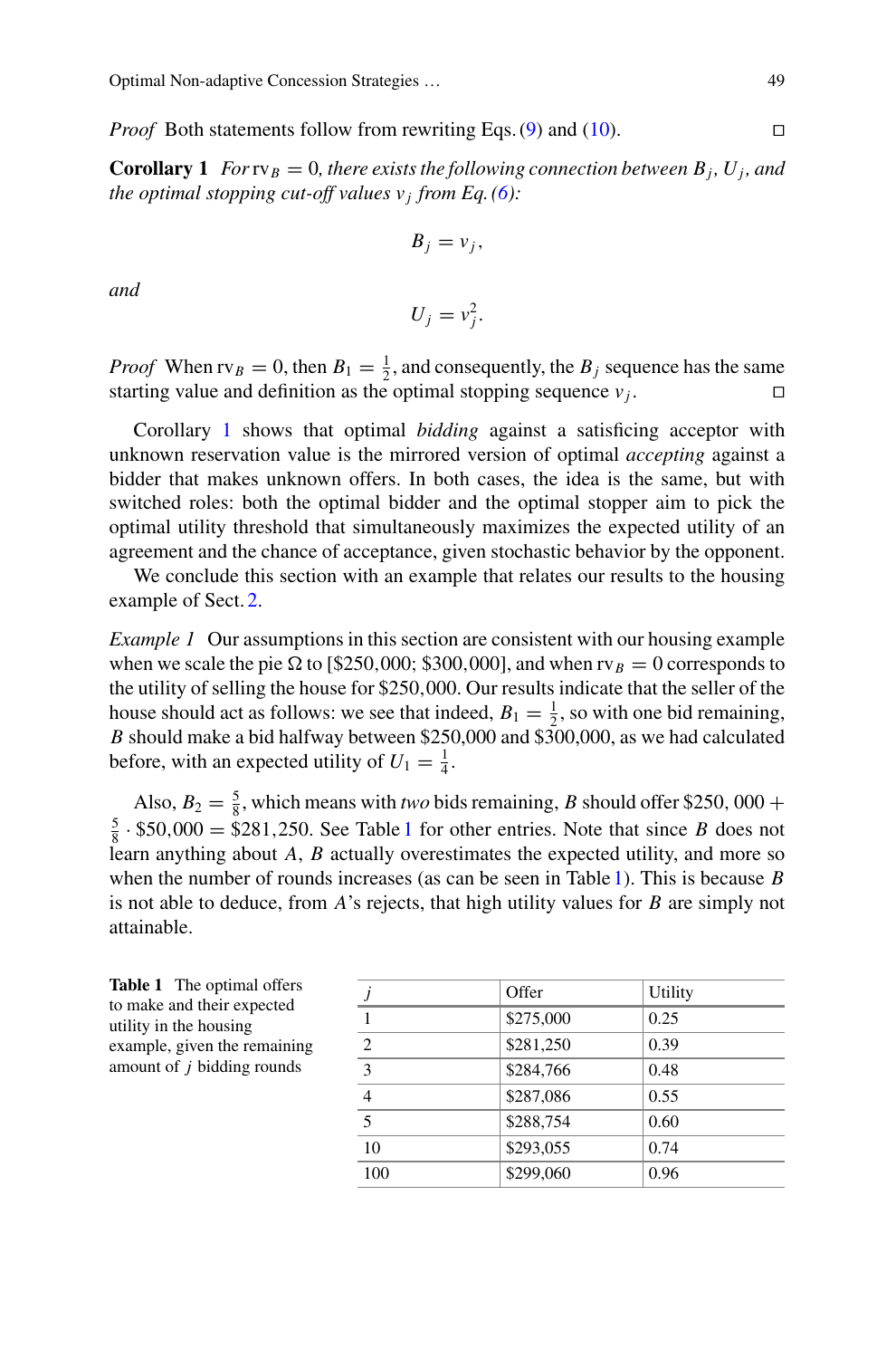## <span id="page-11-0"></span>**6 Experiments**

In order to test the efficacy of the optimal bidding technique given by Proposition [3,](#page-9-1) we integrated it into a fully functional negotiating agent. Given *j* remaining rounds it makes an offer with utility target  $B_i$  as defined by Eq. [\(9\)](#page-8-2). It does not accept any offers and it does not model the opponent in any way.

For the opponents (side *A*), we selected various well-known negotiation agents available for our setting, including the top three agents of ANAC 2012 [\[32\]](#page-15-1), namely CUHK Agent  $[15]$  $[15]$ , AgentLG, and OMAC Agent  $[9]$  $[9]$ . We also included the time dependent tactics (TDT's) Boulware (with concession factor  $e = 0.2$ ), and Conceder  $(e = 2)$  taken from [\[10\]](#page-14-1). As a baseline, we included the Random Walker strategy [\[14](#page-14-10)], which generates random bids. We then compared the optimal bidder's performance with the same set of strategies on side *B*. To analyze the performance of different agents, we employed GENIUS  $[21]$  $[21]$ , which is an environment to design and evaluate automated negotiators' strategies and their components [\[4](#page-14-11)].

Note that some of the agents in our setup are originally designed to work with the alternating offers protocol, while we essentially employ a one-sided bidding protocol; however, since our model is a simplified alternating offers protocol, it is easy to adjust the agents to work in our setting: for the opponents, we ignore any bids that are sent out; i.e., when side *A* accepts, the negotiation ends in agreement, while *A*'s counter-offers count as rejects and are ignored. In effect, this means only *A*'s acceptance mechanisms [\[6](#page-14-12)] are used.

For our negotiation scenario we use a discretized version of *Split the Pie*. We set  $rv_B = 0$ , and we selected varying reservation values for  $A: rv_A \in \{0, 0.1, 0.2,$ ..., 0.9}. We ran our experiments using varying total number of rounds *n* ∈  $\{1, 20, 40, \ldots, 100\}$ , and we repeated every negotiation session 5 times for statistical significance.

The results of our experiment are plotted in Fig. [5,](#page-12-1) with the total amount of rounds *n* varying between 1 and 100. As is evident from the results, the optimal bidder significantly outperforms all agents in all cases (*one-tailed t-test*, *p* < 0.01 for every *n*). The good relative performance of the optimal bidder is even more pronounced for  $n = 1$ , and it is easy to see why. Many of the other strategies will persist in aiming for a high utility, even with only few bids to send out. This results in many break-offs, while optimal bidder will settle for a much lower value in the last rounds with more potential agreements. For example, for  $n = 1$ , optimal bidder sets his utility target halfway between his reservation value and the maximum attainable; i.e.,  $B_1 = \frac{rv_B+1}{2}$ . On the other hand, with more bids remaining, optimal bidder acts like an extreme Boulware strategy, trying to get as much out of the negotiation as possible. Indeed, optimal bidder and Boulware tend to act more similar as *n* increases. CUHK Agent (the winner of ANAC 2012) and AgentLG obtain particularly low scores. The main reason for this is that these strategies are very behavior-dependent and do not take into account the remaining time as much as they need to.

Note that almost all agents obtain higher utilities with more negotiation rounds. This is to be expected, as more time allows for a more fine-grained search of what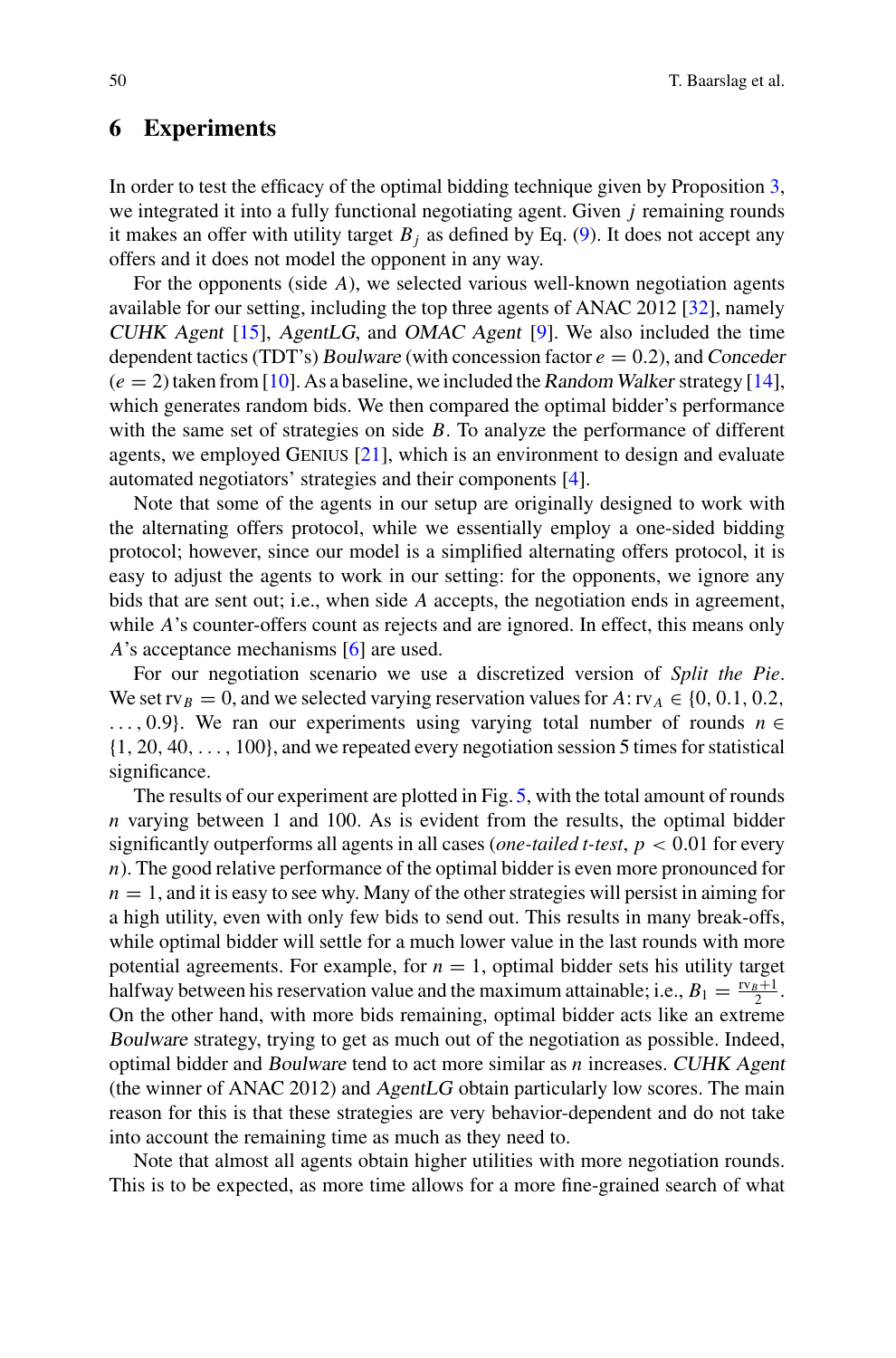

<span id="page-12-1"></span>**Fig. 5** The utility obtained by the bidding strategies in our experiments for different values of the total number of rounds *n*. The vertical bars indicate one standard deviation from the mean.

is acceptable for the opponent. The only exception is Random Walker, who only increases the chances to make a disadvantageous bid for itself with more available time.

## <span id="page-12-0"></span>**7 Related Work**

Concession making is an important process as it might critically affect the outcomes of the negotiation. Despite its importance, the literature lacks a fully comprehensible theory where the uncertainty settings as well as the optimal concession strategies are formally represented.

Our interest lie in investigating the optimal concession strategies against particular classes of acceptance strategies. The concessions we are referring to, relate to the subjective type of concessions as proposed in the categorization of [\[17\]](#page-15-13). However, our focus is on the type of concessions that are mainly driven by time dependence for the offers generation, such as the time dependent tactics (Boulware, Conceder) found in [\[10](#page-14-1)[–13](#page-14-13)], or the *monotonic concession protocol* [\[24](#page-15-14)], where each agent first starts with the best offer for itself and then iteratively makes compromises to the other agent.

The bargaining game we take as main setting could be seen as an instance of the ultimatum game, in which a player proposes a deal that the other player may only accept or refuse [\[28\]](#page-15-6). Another work, [\[27\]](#page-15-15), explores a similar bargaining model as well; that is, models with one-sided incomplete information and one sided offers. It investigates the role of confrontation in negotiations and uses optimal stopping is to decide whether or not to invoke conflict. Our setting can also be found in [\[1](#page-14-14)],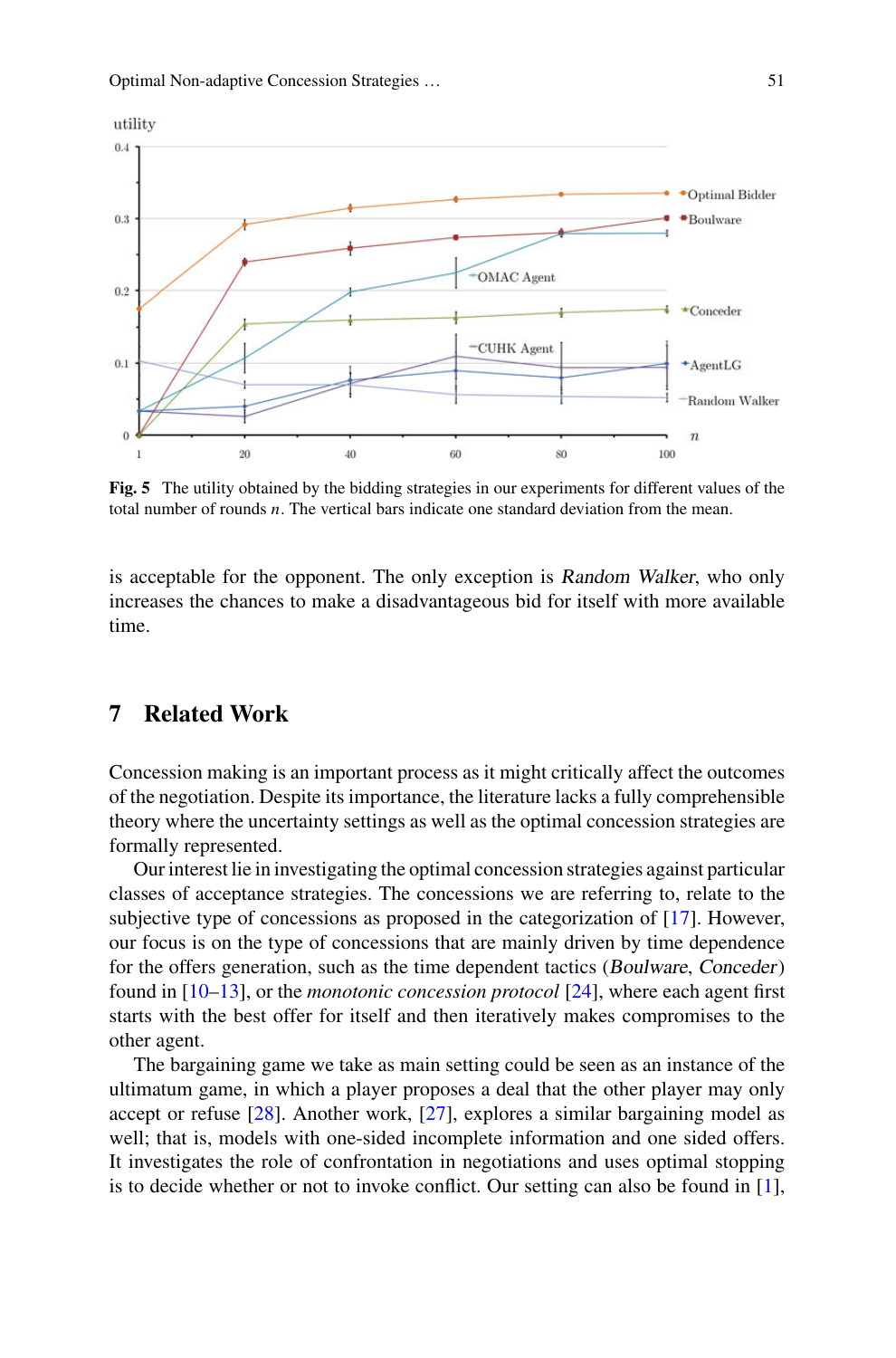which presents an alternating offer protocol for bilateral bargaining with imperfect information and deadline constraints. Here too, the authors use backward induction, in order to provide a way to find all sequential equilibria.

To the best of our knowledge, this is the first work that makes usage of the optimal stopping rule to *generate* offers in an incomplete information setting and compares it to other concession techniques. Most of the previous work makes use of optimal stopping theory in a negotiation setting to formulate acceptance strategies [\[7](#page-14-7), [18,](#page-15-16) [19,](#page-15-8) [33](#page-15-9)]; for instance, to find the stopping time as to maximize the acceptor's utility. In this work, the acceptor (typically represented by the buyer) can either stop the negotiation by accepting the seller's offer or continue the negotiation by rejecting. Other such problems concern the decision to accept sequential job offers while trying to maximize the sum of the payments of all accepted jobs [\[33](#page-15-9)]. Similar to our model, the agent is only incentivized by the limited time resource and the expectation of high utility in the future.

The major difference with our work and the above approaches is that we use the optimal stopping rule for concessions, instead of focusing on the optimal time to accept. Our work is defined more as the *complimentary* version of these approaches, in the sense that our formulation of optimal bidding rules happen to resemble optimal acceptance rules. Another key point is that we do not assume that the players' strategies are fixed, which allows us to formulate optimal bidding strategies against certain types of accepting strategies.

#### **8 Conclusion**

This paper presents a theoretical model to formulate optimal concession curves against strategies that decide when to accept using acceptance thresholds. We calculated these optimal concessions by employing sequential decision methods, and we showed that they significantly outperform state of the art concession strategies, even against a much wider set of acceptance strategies. As far as the authors are aware, this is the first time such informed time-based concession strategies have been formulated and tested in practice.

Our results demonstrate that our optimal bidding mechanism is an effective way for a negotiating agent to take into account the passing of time. We believe even more effective concession curves can be computed by studying more general negotiation settings (e.g., dynamic, multi-lateral, and concurrent negotiation environments) and broader ranges of acceptance strategies than we did in this paper. Further improvement could be made by introducing a form of learning to the optimal bidder. Eventually, we envision a design of an automated negotiator that incorporates our optimal concession curve with regard to time-related concessions, while other types of concessions (e.g., to elicit cooperation or to convey information) are handled separately by other concession modules.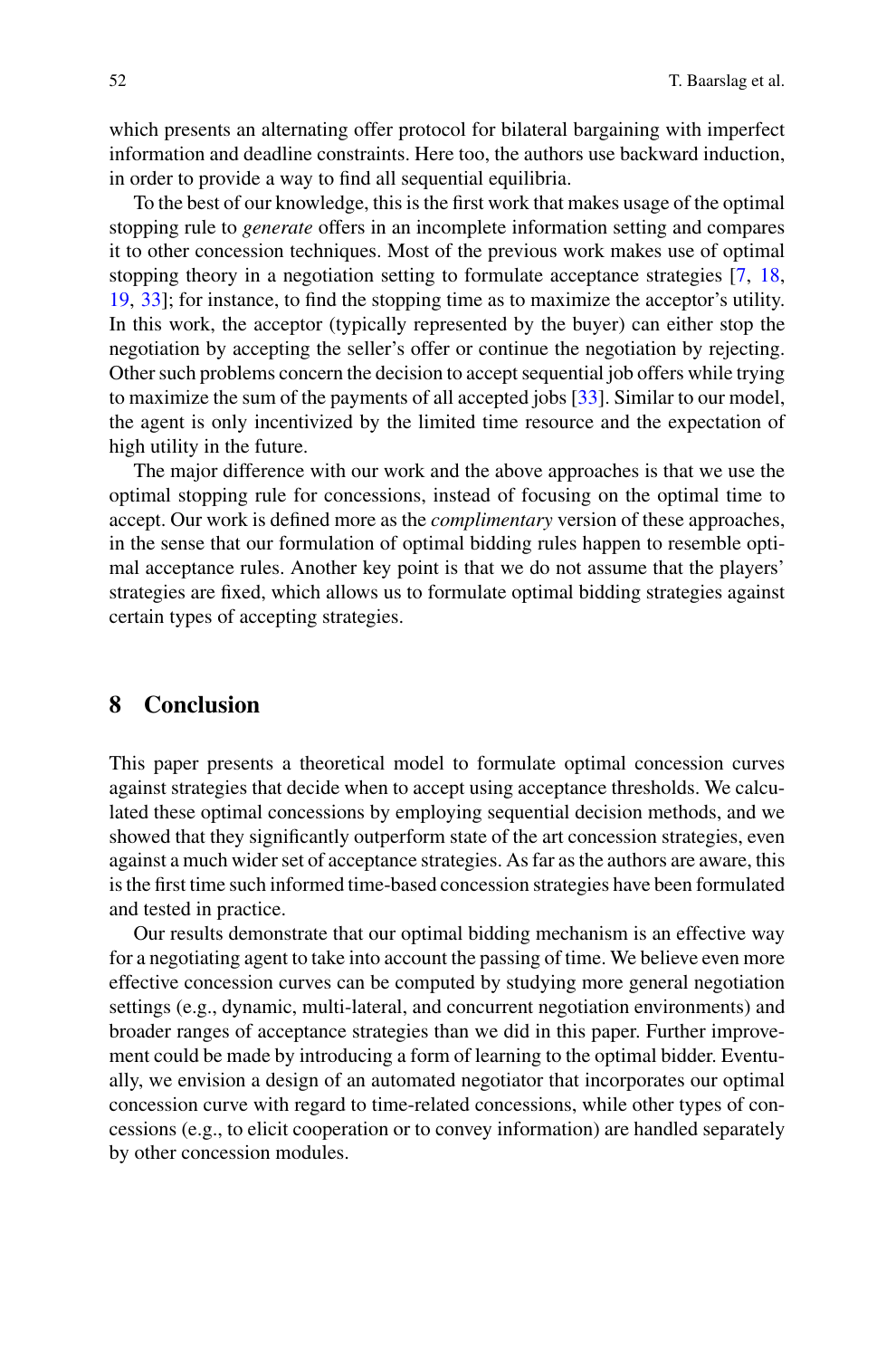## **References**

- <span id="page-14-14"></span>1. An, B., Gatti, N., Lesser, V.: Bilateral bargaining with one-sided uncertain reserve prices. Auton. Agents Multi-Agent Syst. **26**(3), 420–455 (2013)
- <span id="page-14-6"></span>2. An, B., Sim, K.M., Tang, L.G., Miao, C.Y., Shen, Z.Q., Cheng, D.J.: Negotiation agents' decision making using markov chains. In: Ito, T., Hattori, H., Zhang, M., Matsuo, T. (eds.) Rational. Robust, and Secure Negotiations in Multi-Agent Systems, volume 89 of Studies in Computational Intelligence, pp. 3–23. Springer, Berlin (2008)
- <span id="page-14-3"></span>3. Baarslag, T., Fujita, K., Gerding, E.H., Hindriks, K., Ito, Takayuki, Jennings, Nicholas R., Jonker, Catholijn, Kraus, Sarit, Lin, Raz, Robu, Valentin, Williams, Colin R.: Evaluating practical negotiating agents: results and analysis of the 2011 international competition. Artif. Intell. **198**, 73–103 (2013)
- <span id="page-14-11"></span>4. Baarslag, T., Hindriks, K., Hendrikx, M., Dirkzwager, A., Jonker, Catholijn: Decoupling negotiating agents to explore the space of negotiation strategies. In: Marsa-Maestre, I., Lopez-Carmona, M.A., Ito, T., Zhang, M., Bai, Quan, Fujita, Katsuhide (eds.) Novel Insights in Agent-based Complex Automated Negotiation. Studies in Computational Intelligence, vol. 535, pp. 61–83. Springer, Japan (2014)
- <span id="page-14-5"></span>5. Baarslag, T., Hindriks, K., Jonker, C.: A tit for tat negotiation strategy for real-time bilateral negotiations. In: Ito, T., Zhang, M., Robu, V., Matsuo, T. (eds.) Complex Automated Negotiations: Theories. Models, and Software Competitions, volume 435 of Studies in Computational Intelligence, pp. 229–233. Springer, Berlin (2013)
- <span id="page-14-12"></span>6. Baarslag, T., Hindriks, K., Jonker, C.: Effective acceptance conditions in real-time automated negotiation. Decis. Support Syst. **60**, 68–77 (2014)
- <span id="page-14-7"></span>7. Baarslag, T., Hindriks, K.V.: Accepting optimally in automated negotiation with incomplete information. In: Proceedings of the 2013 International Conference on Autonomous Agents and Multi-agent Systems, AAMAS '13, pp. 715–722, Richland, SC (2013). International Foundation for Autonomous Agents and Multiagent Systems
- <span id="page-14-0"></span>8. Carnevale, P.J.D., Lawler, E.J.: Time pressure and the development of integrative agreements in bilateral negotiations. J. Confl. Resolut. **30**(4), 636–659 (1986)
- <span id="page-14-9"></span>9. Chen, S., Weiss, G.: OMAC: a discrete wavelet transformation based negotiation agent. In: Marsa-Maestre, I., Lopez-Carmona, M.A., Ito, T., Zhang, M., Bai, Q., Fujita, K. (eds.) Novel Insights in Agent-based Complex Automated Negotiation. Studies in Computational Intelligence, vol. 535, pp. 187–196. Springer, Japan (2014)
- <span id="page-14-1"></span>10. Faratin, P., Sierra, C., Jennings, N.R.: Negotiation decision functions for autonomous agents. Robot. Auton. Syst. **24**(3–4), 159–182 (1998). Multi-Agent Rationality
- <span id="page-14-2"></span>11. Fatima, S.S., Wooldridge, M., Jennings, N.R.: Optimal negotiation strategies for agents with incomplete information. In: Revised Papers from the 8th International Workshop on Intelligent Agents VIII, ATAL'01, pp. 377–392. Springer, London (2002)
- 12. Fatima, S., Wooldridge, M., Jennings, N.R.: Optimal negotiation of multiple issues in incomplete information settings. In: Proceedings of the Third International Joint Conference on Autonomous Agents and Multiagent Systems-Volume 3, AAMAS'04, pp. 1080–1087. IEEE Computer Society, Washington, DC, USA (2004)
- <span id="page-14-13"></span>13. Fatima, S.S., Wooldridge, M., Jennings, N.R.: Bargaining with incomplete information. Ann. Math. Artif. Intell. **44**(3), 207–232 (2005)
- <span id="page-14-10"></span>14. Gode, D.K., Sunder, S.: Allocative efficiency in markets with zero intelligence (ZI) traders: market as a partial substitute for individual rationality. J. Polit. Econ. **101**(1), 119–137 (1993)
- <span id="page-14-8"></span>15. Hao, J., Leung, H.-F.: ABiNeS: an adaptive bilateral negotiating strategy over multiple items. In: Proceedings of the The 2012 IEEE/WIC/ACM International Joint Conferences on Web Intelligence and Intelligent Agent Technology-Volume 02, WI-IAT'12, pp. 95–102. IEEE Computer Society, Washington, DC, USA (2012)
- <span id="page-14-4"></span>16. Kawaguchi, S., Fujita, K., Ito, T.: Compromising strategy based on estimated maximum utility for automated negotiating agents. In: Ito, T., Zhang, M., Robu, V., Fatima, S., Matsuo, T. (eds.) New Trends in Agent-based Complex Automated Negotiations, Series of Studies in Computational Intelligence, pp. 137–144. Springer, Berlin (2012)